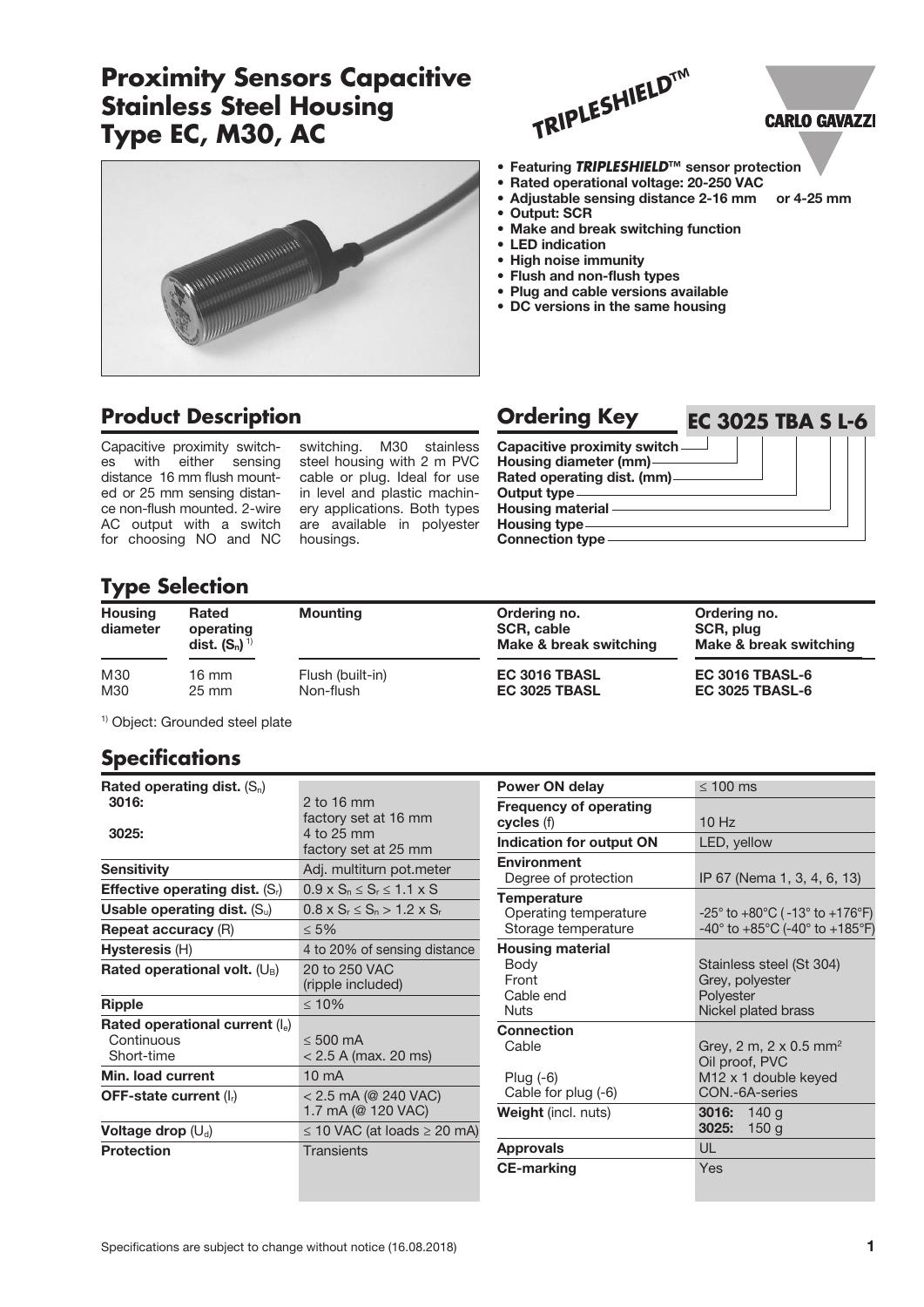

LED

E

M12x

#### **Dimensions**



| <b>Type</b>                                                                            |  |  |  |    |
|----------------------------------------------------------------------------------------|--|--|--|----|
| <b>EC 3016TBASL(-6)</b> $MS0 \times 1.5 \times 50$   28   50   13.6   15.4   5  <br>36 |  |  |  |    |
| EC 3025TBASL(-6) M30 x 1.5 x 50 28 62 13.6 15.4 5                                      |  |  |  | 36 |

### **Adjustment Guide**

The environments in which capacitive sensors are installed can often be unstable regarding temperature, humidity, object distance and industrial (noise) interference. Because of this, Carlo Gavazzi offers as standard features in all *TRIPLESHIELD*™ capacitive sensors a user-friendly sensitivity adjustment instead of having a fixed sensing range, extended sensing range to

**Installation Hints**

Capacitive sensors have the unique ability to detect almost all materials, either in liquid or solid form. Capacitive sensors can detect metallic as well as non-metallic objects, however, their traditional use is for non-metallic materials such as:

• Plastic Industry Resins, regrinds or moulded products.

accommodate mechanically demanding areas, temperature stability to ensure minimum need for adjusting sensitivity if temperature varies and high immunity to electromagnetic interference (EMI).

#### Note:

Sensors are factory set (default) to maximum rated sensing range.

Cleansers, fertilisers, liquid soaps, corrosives and pe-

Saw dust, paper products, door and window frames.

Raw material, clay or finished products, bottles.

• Chemical Industry

-trochemicals.

• Wood Industry

• Ceramic & Glass **Industry** 



- Packaging Industry Package inspection for level or con-<br>tents, dry goods, tents, dry goods, fruits and vegetables, dairy products.
- Materials are detected due to their dielectric constant. The bigger the size of an object, the higher the density of material, the better or easier it is to detect the obje-

ct. Nominal sensing distance for a capacitive sensor is referenced to a grounded metal plate (ST37). For additional information regarding dielectric ratings of materials please refer to Technical Information.